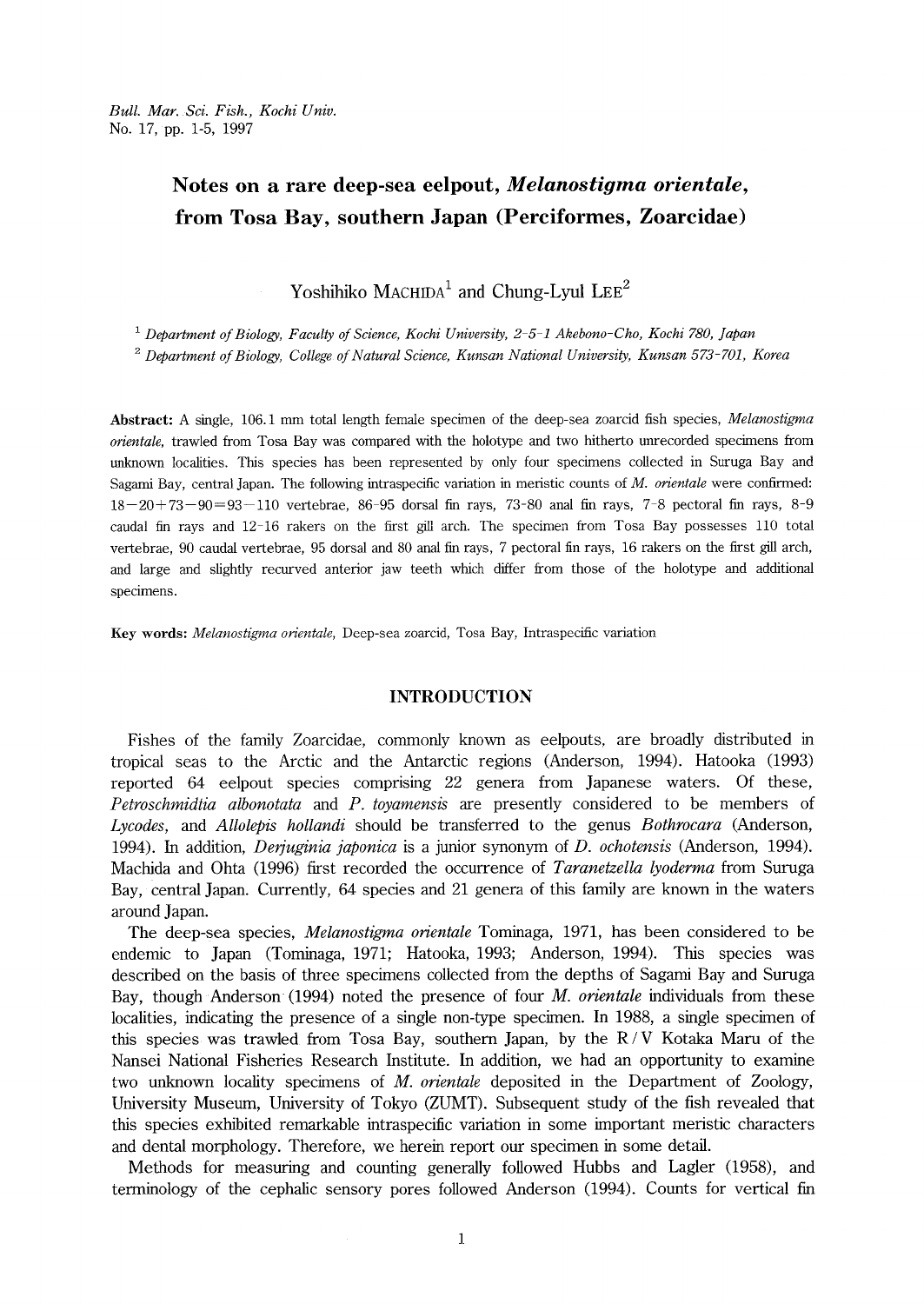rays and vertebrae including urostyle were taken from radiographs. The specimen is deposited in the fish collection of the Department of Biology, Faculty of Science, Kochi University (BSKU).

> Melanostigma orientale Tominaga, 1971 (Japanese name: Konnyaku-hadaka-genge)



Fig. 1. Melanostigma orientale, BSKU 44840, 106.1 mm TL, from Tosa Bay.

Melanostigma on'entale Tominaga, 1971: 151 (original description); Hatooka, 1993: 909; Anderson, l994: 38.

 Material examined. BSKU 44840, 106.1 mm total length (TL), female with ripened eggs,  $32^{\circ}59'19''N$ ,  $133^{\circ}35'52''E$ , Tosa Bay, southern Japan, 700-720m, otter trawl, R/V Kotaka Maru, 21 Jun. 1988.

Comparative material. Three  $M_{\cdot}$ orientale specimens: ZUMT 52454, holotype, 127.3 mm TL, probably male  $^*$ , Sagami Bay, 26 Jan. I968; ZUMT 60906-60907, two specimens, mm TL, sex unknown, localities and date unknown. [\*after Tominaga (1971)]



**Fig. 2.** Anterior part of head of *Melanostigma orientale*, BSKU 44840. Scale  $=$  5 mm

**Description.** Counts and measurements are given in Tabl

Body elongate (Fig. 1), subcylindrical before pectoral fin base, compre Mouth oblique, small, the gape not reaching to a vertical from anterior margin o Nostril single in each side, with a short tube. Eye large, covered with tran Gill opening small, pore-like, situated just above pectoral fin base. Suborb along lower border of eye from behind nasal tube to posterior Preoperculomandibular canal running from behind mandibular symphysis to belo pore. Occipital pore absent. Jaw teeth conical, movable, arranged in irregul teeth in jaws enlarged, sharp-pointed (Fig. 2). Teeth present on vomer and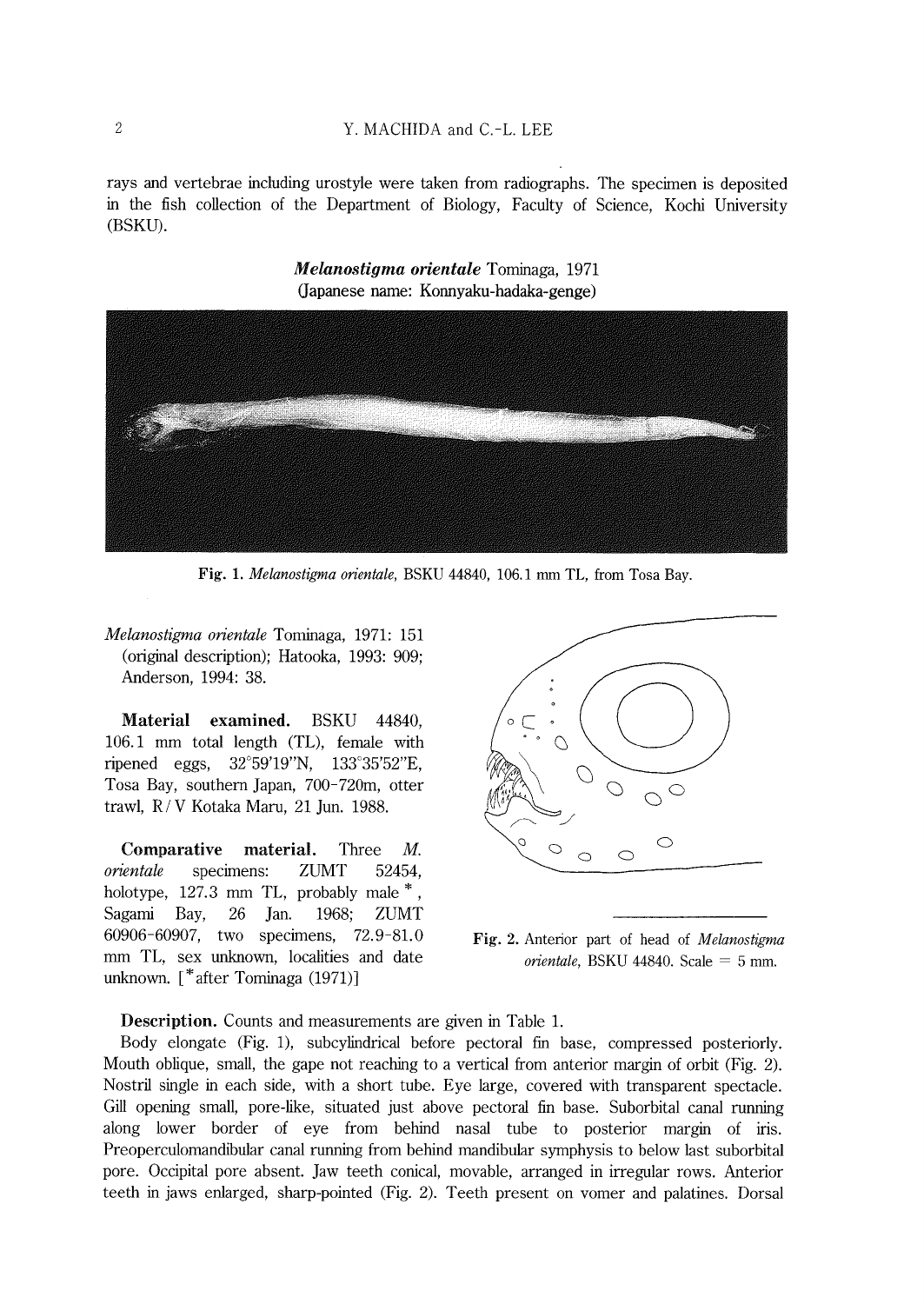|                                  | <b>BSKU</b>         | ZUMT                | ZUMT                | ZUMT               | ZUMT 52455*                    |
|----------------------------------|---------------------|---------------------|---------------------|--------------------|--------------------------------|
|                                  | 44840               | 60906               | 60907               | 52454              | NMC 71-208*                    |
| Locality                         | Tosa Bay            | unknown             | unknown             | Sagami Bav         | Suruga Bay                     |
| Type status                      |                     |                     |                     | Holotype           | Paratypes                      |
| <b>Sex</b>                       | $\overline{P}$      | probably $\delta^*$ |                     |                    |                                |
| Total length (mm)                | 106.1               | 72.9                | 81.0                | 127.3              | 48.5-52.5                      |
| Counts                           |                     |                     |                     |                    |                                |
| Dorsal fin rays                  | 95                  | 89                  | 86                  | 93                 | $94$ * *                       |
| Anal fin rays                    | 80                  | 73                  | 73                  | 77                 | $79$ * *                       |
| Caudal fin rays                  | $4+4=8$             | $4+4=8$             | $4+4=8$             | $4 + 5 = 9$        | 9                              |
| Pectoral fin rays                | 7                   | 8                   | 8                   | 8                  | 8                              |
| Branchiostegal rays              | 6                   | 6                   | 6                   | 6                  |                                |
| Gill rakers on 1st arch          | 16                  |                     |                     |                    | 12                             |
| Nasal pore                       | 1                   | 1                   | 1                   | $\mathbf{1}$       |                                |
| Suborbital pores                 | 5                   | 5                   | 5                   | 5                  |                                |
| Preoperculo-<br>mandibular pores | 5                   | 5                   | 5                   | 5                  |                                |
| Occipital pore                   | $\overline{0}$      | $\theta$            | $\theta$            | $\theta$           |                                |
| Vertebrae                        | $20 + 90$<br>$=110$ | $18 + 75$<br>$= 93$ | $20 + 73$<br>$= 93$ | $18 + 80$<br>$=98$ | $19 + 80 - 81$<br>$= 99 - 100$ |
| In $%$ of TL                     |                     |                     |                     |                    |                                |
| Head length                      | 12.6                | 13.9                | 14.1                | 12.7               | $13.0 - 14.1$                  |
| Predorsal length                 | 15.5                | 16.7                | 16.7                | 15.5               |                                |
| Snout to anus                    | 32.0                | 30.5                | 30.6                | 28.5               | $28.6 - 30.3$                  |
| In % of head length              |                     |                     |                     |                    |                                |
| Snout length                     | 17.2                | 23.8                | 26.3                | 24.1               |                                |
| Head depth                       | 56.7                | 54.5                | 61.4                | 65.4               |                                |
| Eye diameter                     | 35.8                | 33.7                | 28.1                | 20.0               | 28.6-29.4                      |
| Interorbital width               | 30.6                | 33.7                | 31.6                | 32.7               |                                |

Table 1. Comparison of *Melanostigma orientale* specimens

\* Tominaga (1971),  $*$  \* including one-half of caudal fin rays.

fin originating above middle of pectoral fin. Anal fin origin slightiy behind anus. Head, body and all fins covered with loose skin. Pelvic fins, scales and lateral lme absent.

 Color in alcohol: Skm semitransparent without melanophores. Anterior part of head, especially both jaws, dark brown, becoming paler posteroventrally. Areas around mandibular symphysis, gill openings and anus dark brown. Upper part of body with minute, light brown spots. Peritoneum and orobranchial cavity black.

Discussion. The genus *Melanostigma* comprised of seven species is externally characterized by the following characters: 4-5 suborbital pores, gill slit a pore-like opening above pectoral fin, single pair of nasal pores, flesh gelatinous, scales and pelvic fins absent, vomerine and palatine teeth present, and  $5-10$  pectoral fin rays (Anderson, 1994). It has  $18 23+62-81=82-100$  vertebrae (Anderson, 1994). BSKU 44840, ZUMT 60906 and ZUMT 60907 were readily identfied as a species of Melanostigma from their external characters.

 Tominaga (1971) considered that M. orientale, which was described as the fifth species in the genus, differed from other *Melanostigma* spp. by higher counts of its vertebrae (more than 93) and dorsal and anal fin rays including one-half of caudal rays (more than 92 and 77,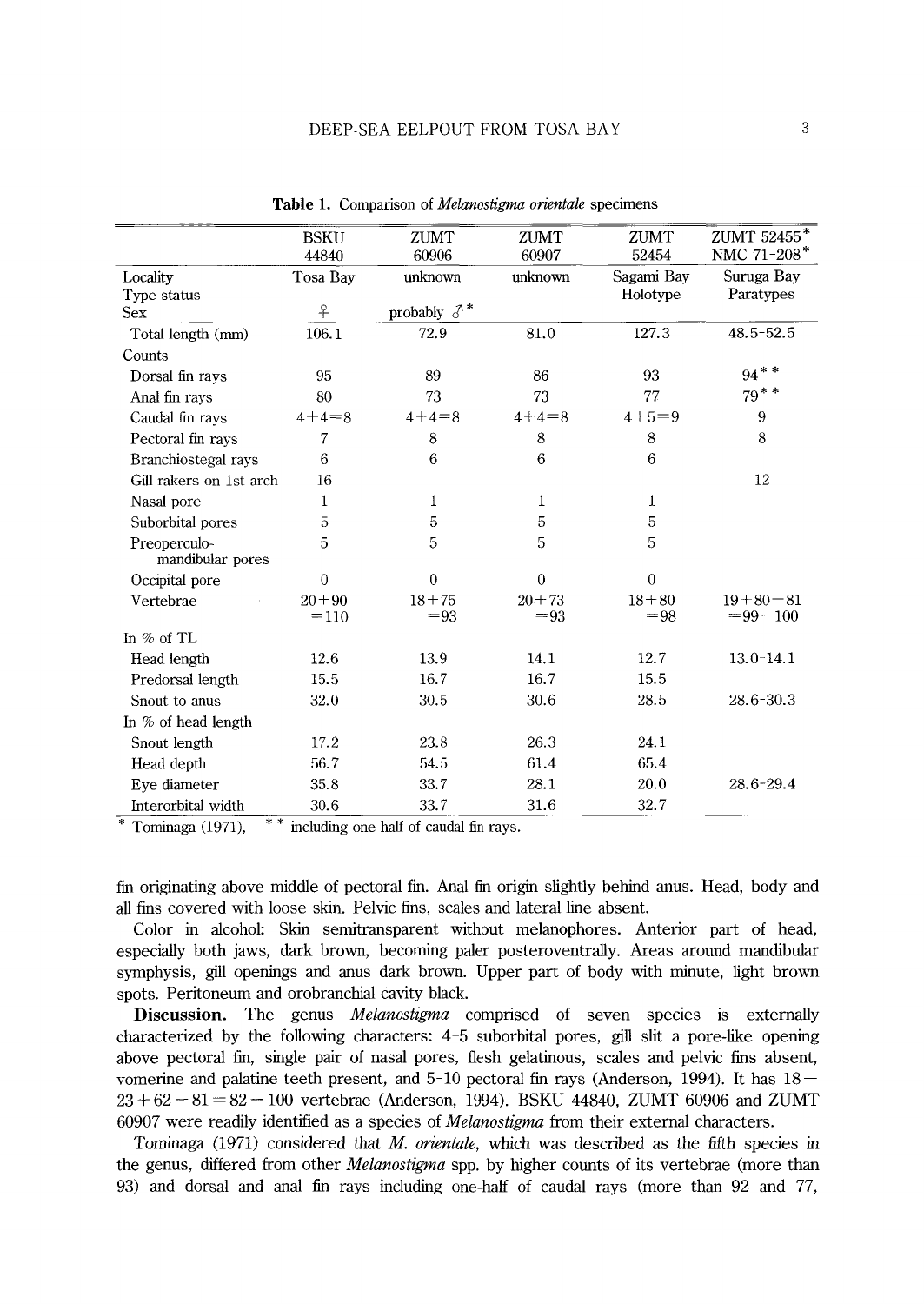respectively). The number of precaudal vertebrae of the holotype was given as 19 in the original description, though the present study revealed it to be 18. The count of the present material is 20, and those of the two unknown locality specimens are  $18$  and  $20$ . Parin (1977) described  $M$ , *inexpectatum* from the western equatorial Pacific as the sixth species in the genus. This species has  $22 + 73 = 95$  vertebrae, 95 dorsal and 76 anal fin rays, which include one-half of the caudal fin rays, and 16 gill rakers on the first arch (Parin, 1977). The seventh species in the genus, M. vitiazi, was described based on a single specimen taken from the Banda Sea (Parin, 1979). Although *M. vitiazi* possesses  $23 + 71 = 94$  vertebrae, the presence of a single lateral 1ine in this species is mique in the genus (Parin, 1979; Anderson, 1994). Apparently, M. orientale is closely related to M. inexpectatum (Anderson, 1994: fig. 54).

 The counts of dorsal and anal fin rays including one-half of caudal im rays are 97 and 82 in the *M. orientale* holotype, and 99 and 84 in BSKU 44840, respectively. These counts are 93 and 77 in ZUMT 60906, and 90 and 77 in ZUMT 60907, respectively. The number of caudai vertebrae of ZUMT 60907 is less than that of the  $M$ . *inexpectatum* holotype according to Parin (1977). Although it is impossible to discriminate the four specimens exarnined in this study from *M. inexpectatum* in the counts of dorsal and anal fin rays, the two are clearly different in the counts of precaudal vertebrae. We, therefore, identified BSKU 44840, ZUMT 60906 and ZUMT 60907 as  $M$ . orientale. Parin (1977) considered 16 rakers on the first gill arch to be one of the diagnostic characters of M. inexpectatum. The count of 16 in BSKU 44840 indicates that the two species are indiscriminate in this character. Parin (1977) also gave the following characters to be diagnostic of M. inexpectatum: head small, 9.0 times in TL (=11.1%), preanal distance 2.9 in TL ( $=34.5\%$ ), and eye small, 2.2 times in head length ( $=45\%$ ). We think that it may be difficult to distinguish  $M$ . orientale from  $M$ . inexpectatum in the former two morphometirics, and the eye diameter of M. *inexpectatum* is longer than that of M. *orientale*. It is clear that the present species exhibits wider intraspecific variation in the proportional dimensions given in Table 1. Although Grinols (1966) mentioned that morphometric variation of M. pammelas were not excessive, our result may suggest the difficulties in discriminating Melanostigma species from each other based on morphometric characters.

 The counts for vertebrae, 90 caudal and 110 in total, of BSKU 44840 are hitherto unknown large numbers in the genus, i.e.  $18 - 23 + 62 - 81 = 82 - 100$  (Anderson, 1994). There are few known specimens in each Indo-Pacific Melanostigma species (Anderson, 1994). The present finding of intraspecific variation in the vertebral count of M. orientale strongly indicates that there is more intraspecific variation in this character in the genus, at least for the Indo-Pacific species. Hatooka (1993) gave the pectoral fin ray count of  $M$ . orientale to be 11, but his count is erroneous.

 Anterior jaw teeth of BSKU 44840 are externally visible. However, anterior upper jaw teeth of the holotype are hidden by the upper lip (Tominaga, 1971: fig. 1). We confirmed this in the holotype (Fig. 3), and there were no discrepancies between the



Fig. 3. Anterior part of head of Melanostigma orientale holotype, ZUMT 53454, 127.3 mm TL, from Sagami Bay. Scale  $=$  5 mm.